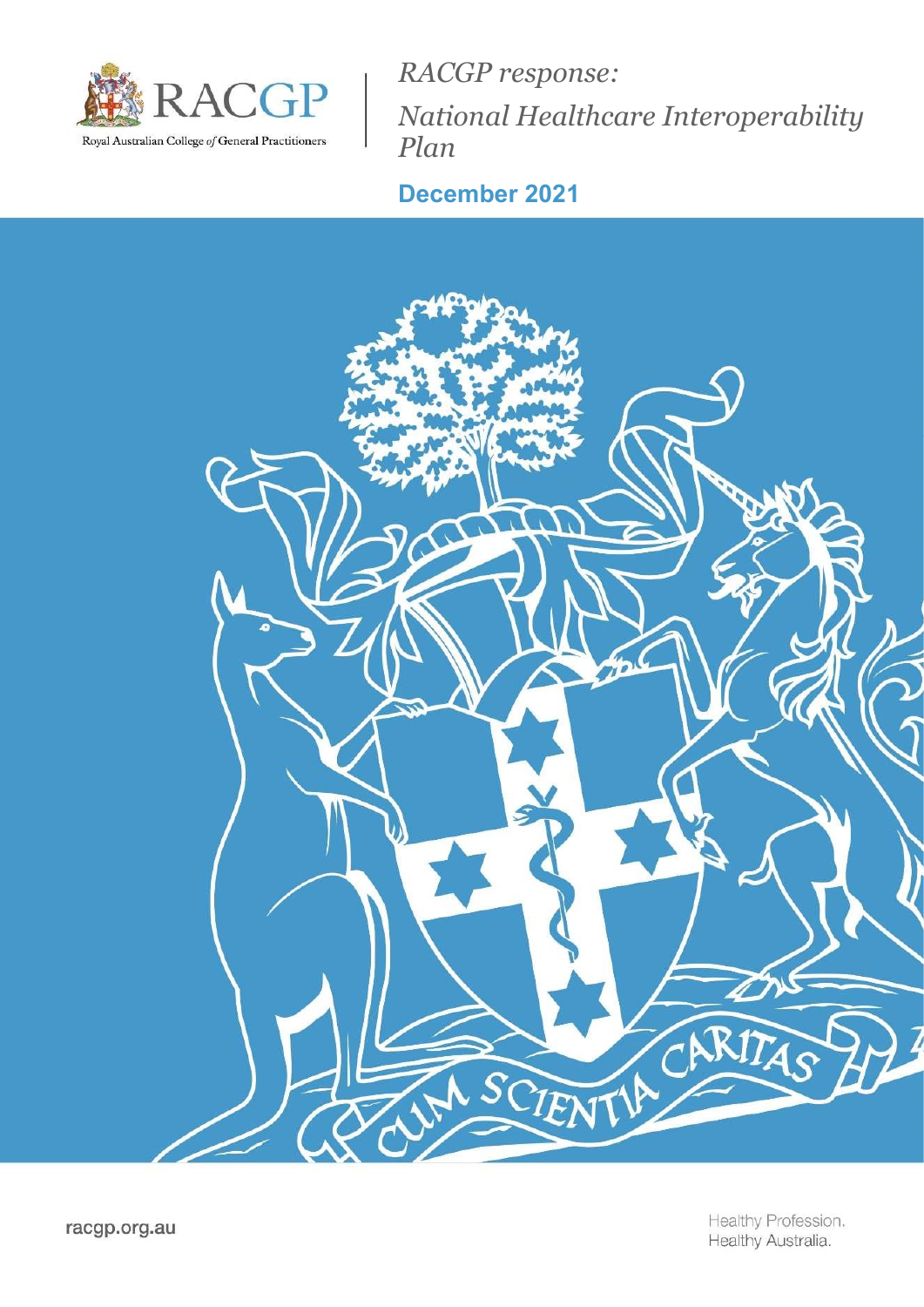

## Contents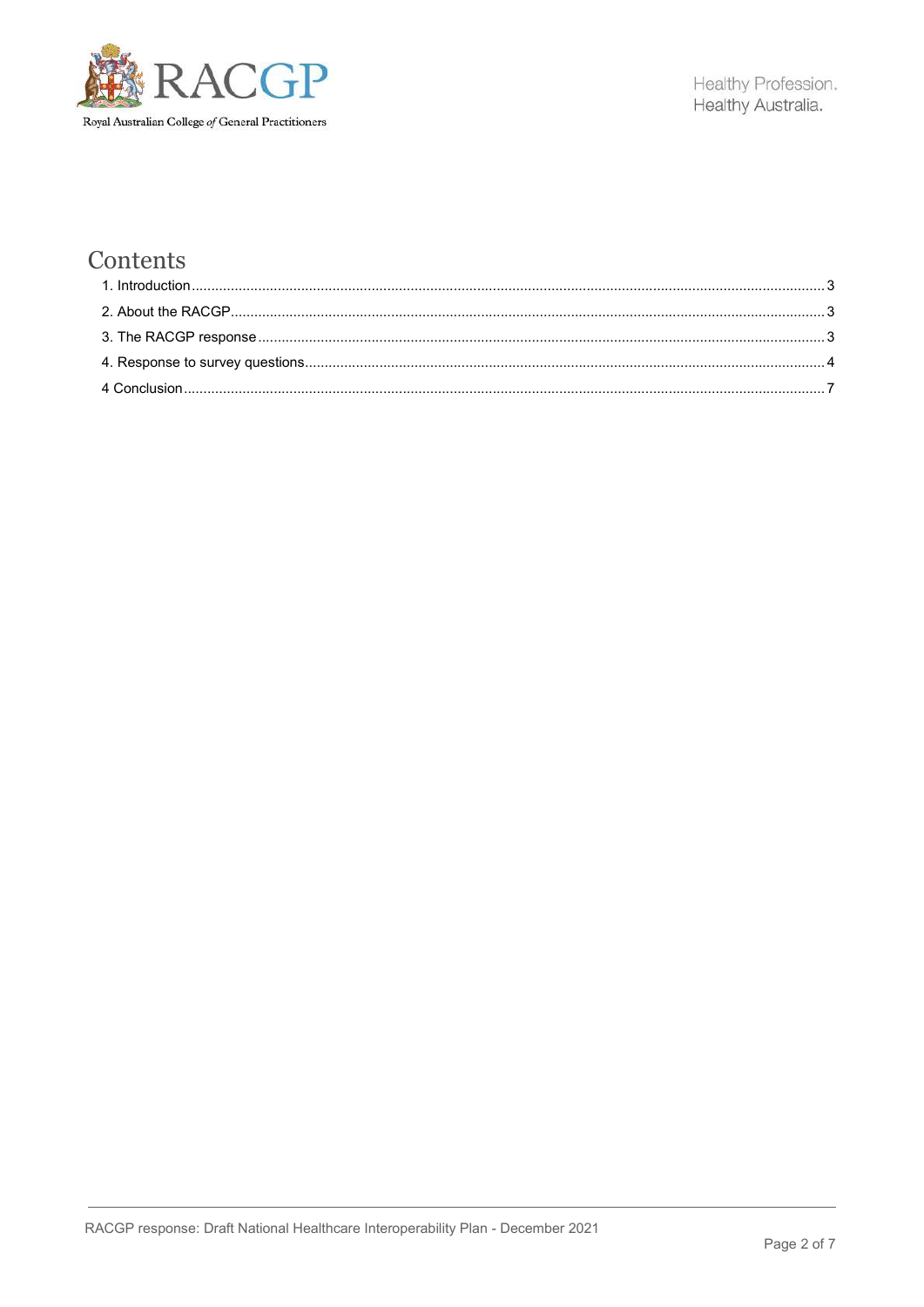

## 1. Introduction

The Royal Australian College of General Practitioners (RACGP) is pleased to provide a response to the Draft National Healthcare Interoperability Plan (the Plan). Our response has been structured to align with the Australian Digital Health Agency survey.

## 2. About the RACGP

The RACGP is Australia's largest professional medical college. The RACGP sets and maintains the standards for high quality general practice in Australia and advocates on behalf of the general practice discipline. As a national peak body representing over 43,000 members working in or towards a career in general practice, our core commitment is to support Australian general practitioners (GPs) address the primary healthcare needs of the Australian population. General practice is well placed to support population health outcomes while improving equity of access to quality health care. Increased investment in primary care and high performing general practice is a practical solution to address increasing healthcare costs, while supporting an economically sustainable healthcare system.

As an independent member-based organisation, we lead the way in facilitating continuous improvement in general practice through clinical, educational and digital advances. The RACGP is responsible for defining the nature of the discipline including setting the standards, creating the curriculum, and providing ongoing education and training. We support GPs in their pursuit of excellence in health care and community service.

This response has been prepared by the RACGP Expert Committee – Practice Technology and Management (REC–PTM), which oversees and supports a program of work relating to digital health, practice management and emergency preparedness and response.

## 3. The RACGP response

The RACGP makes the following key recommendations:

- Government must ensure general practice is actively engaged and consulted on the implementation phases of the Plan. The RACGP should be provided with the opportunity to provide GP representation on relevant working groups to inform proposed changes directly impacting general practice systems.
- The Plan must support the seamless transfer of information between patients, their GP and others involved in their healthcare.
- The Plan should recognise that increased interoperability increases privacy and security concerns, requires complex planning, requires financial and time investment, and must be supported by education and training to increase uptake and adoption.
- Standards must be prioritised for delivery to ensure consistency and compatibility and should be developed through a collaboration of users, experts in clinical informatics and vendors of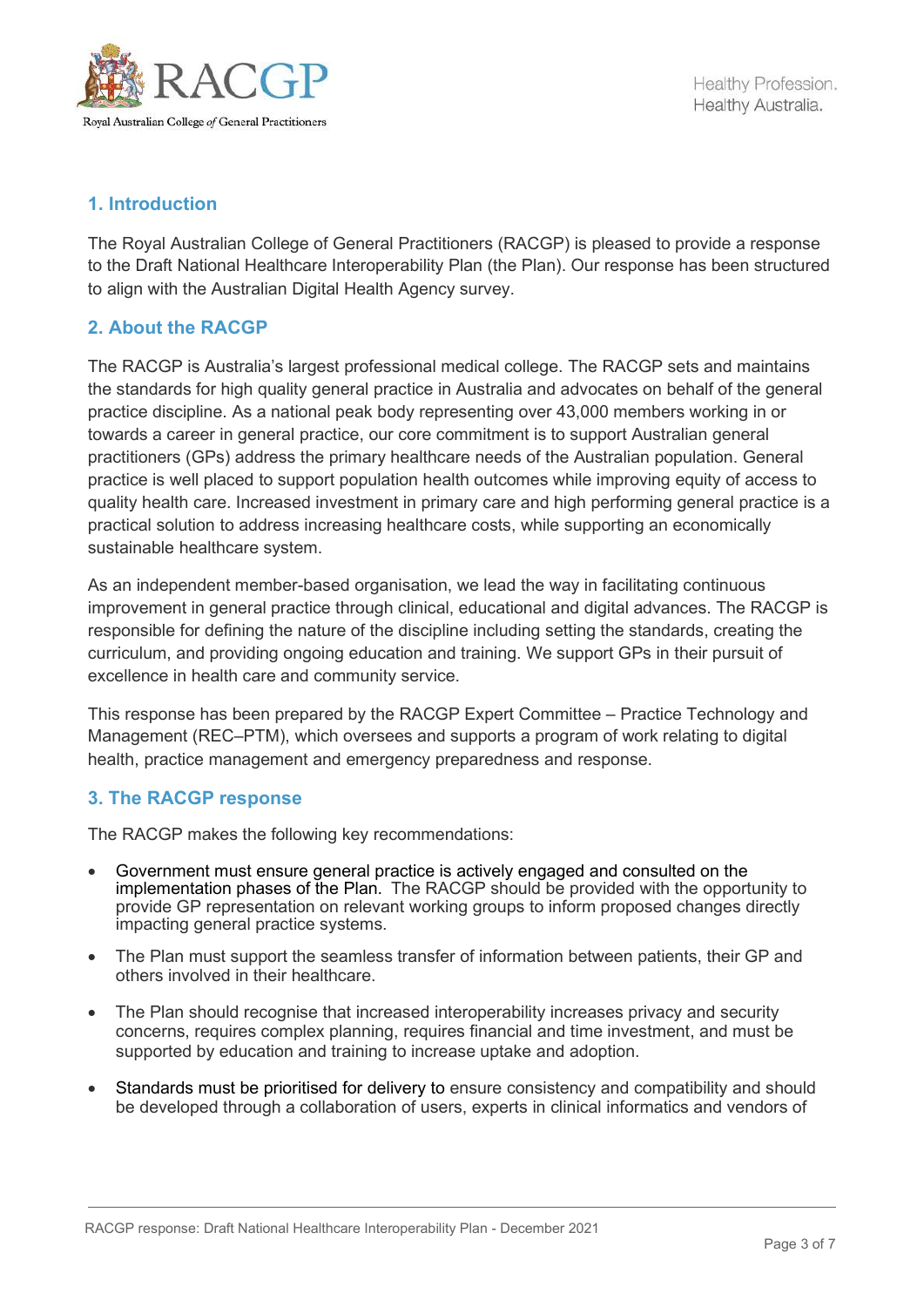

clinical information systems. The RACGP is well positioned to lead this work for general practice clinical information systems

 The Plan must consider health equity issues and ensure Australia's most vulnerable populations have access to high quality care.

The RACGP also notes that while the My Health Record has an important role, it needs careful consideration as its use is not mandatory and not all patients will have one, creating gaps in information for some people.

## 4. Response to survey questions

#### 4.1 Do you support the Interoperability Principles in section 3.1, or should some principles be amended, added or removed?

Overall, the RACGP supports the Interoperability Principles as outlined in section 3.1.

The foundation for interoperability is based on data being entered into a single source of truth to be utilised over multiple platforms and by multiple healthcare providers to reduce inefficiencies in data collection and reduce transcription and relay error. This will allow GPs to easily access the most current and correct information, enabling high quality care to be delivered to patients across the nation. Systems should be so well-designed that users, particularly those in overburdened sectors such as aged care, do not require high levels of digital literacy. Technologies need to be userfriendly to minimise the need for extensive training and education.

#### 4.2 Implementation Actions

## 4.2.1 Are there any key actions missing to promote the objectives of this Plan? (A consolidated list of actions can be found in section 10)

The RACGP supports the list of objectives that will support the implementation of the Plan. However, there is a lack of discussion on how funding and education will support these initiatives along with details on implementation and adoption.

There is also a lack of discussion regarding consumer facing systems. There are no targeted actions to support people (both consumers and health professionals) who are not digitally capable.

Whilst the Australian health care system is considered one of the world's best, it is also considered one of the worst in terms of health equity<sup>i</sup>. Equity, as defined by the World Health Organization is "the absence of avoidable, unfair or remedial differences amongst groups of people, whether those groups are defined socially, economically, demographically or by means of stratification".

Ubiquitous interoperability of healthcare systems can play a significant role in improving health equity via simple consumer facing systems, accessible via mobile phones, tablets and computers. Improving network access, implementing consumer health tools, which provide access to health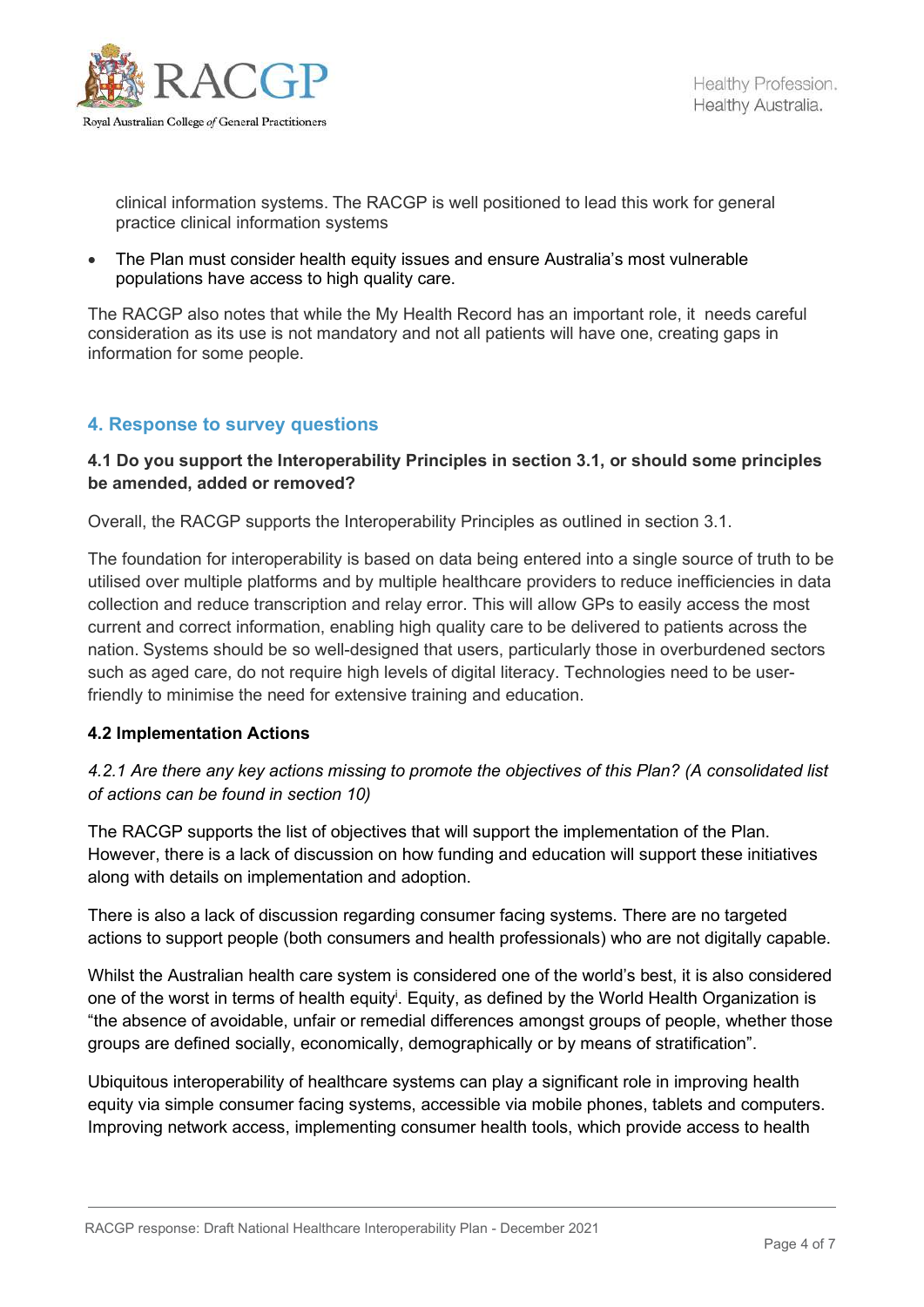

information, improving digital literacy and providing support for those with impairments that reduce access to technology, would reduce inequity for those most vulnerable. The Plan needs to prioritise these.

Technologies used in healthcare need to transcend boundaries of language, location and behaviour. Australia has a richly diverse and multicultural population and many patients seeking healthcare from culturally and linguistically diverse backgrounds may not be able to receive optimal care via digital health. Technologies must support culturally and linguistically diverse populations to access to their personal health information in an interpretable format.

Technologies should aim to improve access for all populations, particularly those most vulnerable, to receive high quality and timely healthcare from their usual GP and broader health care teams.

#### 4.2.2 Would you like to see any changes to the scope or timeframe of the proposed actions?

The RACGP believes the timeframes are reasonable, however, we recognise there are many challenges to the successful implementation of healthcare technologies which may impact these timelines. Increased interoperability increases privacy and security concerns, requires complex planning, requires financial and time investment, and must be supported by education and training to increase uptake and adoption.

Careful planning, ongoing evaluation, appropriate consultation and appropriate resourcing will be required to ensure the proposed timelines can be met. Considered planning and development phases that prioritise meaningful contribution of end-users, including GPs, will greatly improve the opportunity for successful implementation.

## 4.2.3 Are there any actions that your organisation would like to be involved in progressing, and what would that involve?

The RACGP is well positioned to provide comment and advice on what is feasible and useful for general practice and on how the proposed actions will impact GPs and their practice teams. We request that the RACGP is provided with ongoing support to provide GP representation on relevant working groups.

#### 4.3 Interoperability Initiatives

## 4.3.1 Which, if any, of the implementation initiatives in section 7.4 would you like prioritised for delivery and why?

The RACGP believes establishing Standards should be prioritised for delivery. The key role of standards is to create consistency and compatibility. The current healthcare IT systems use different coding and terminology across fragmented systems making it difficult to transfer, compare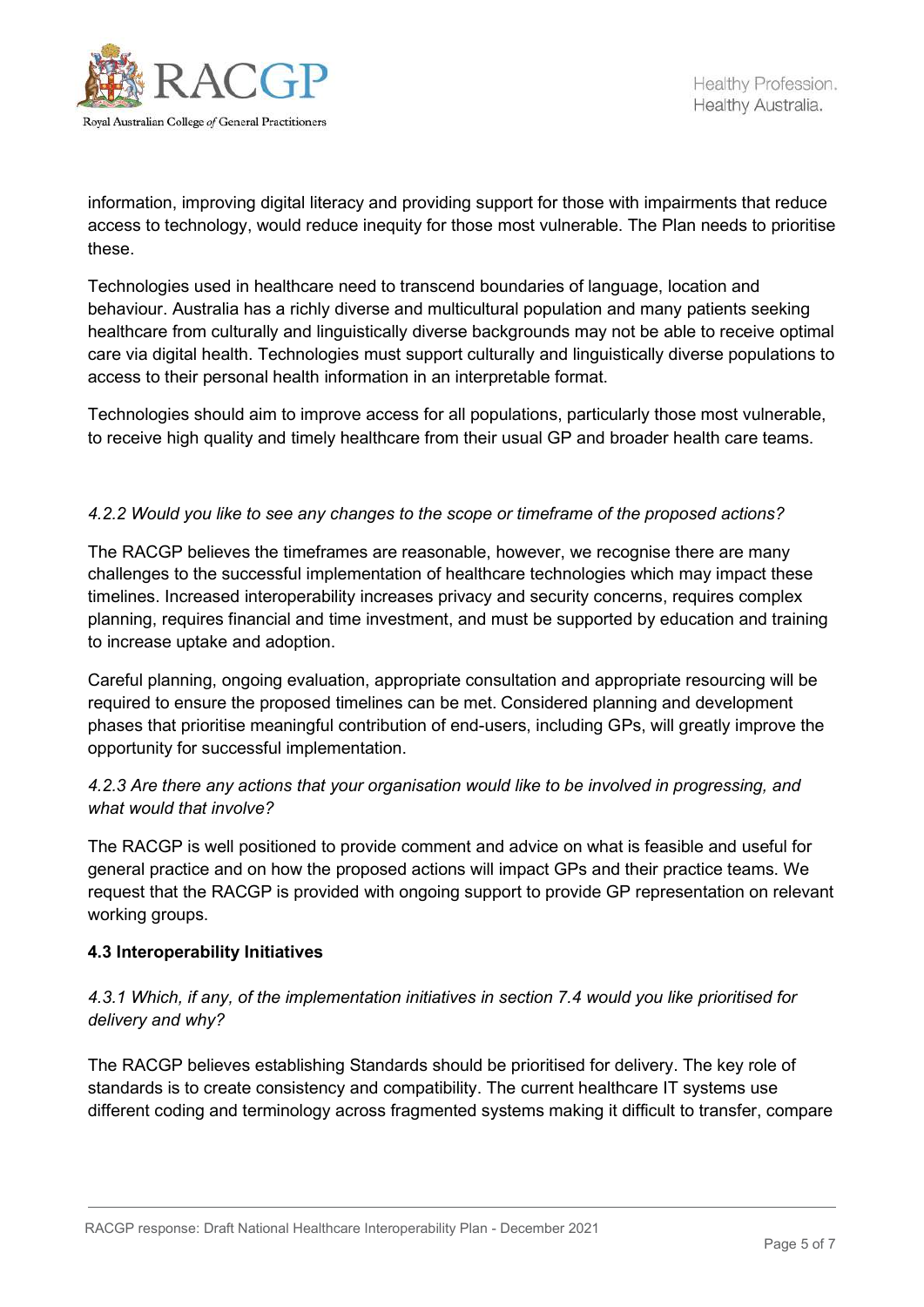

and analyse data, a key barrier to effective data exchange and interoperability. These issues must be resolved to create the foundation for greater interoperability across the healthcare sector. Some of the standards work referred to in the Plan regarding pathology requesting and reporting and highlighting of abnormal results has already been done by the Pathology Information, Terminology and Units Standardisation (PITUS) project, which requires mandating in some form. The RACGP provided extensive input to the standards developed through this project.

We are concerned about the suggestion that patient discharge summaries should be able to be circumvented or delayed by other automated information exchange. This is not acceptable and a discharge summary should always be generated as the patient is discharged. These documents can be written during patient admission and merely finalised at discharge. This is another key area where mandated regulations are required.

The CSIRO Practice to Practice record transfer specification, to provide electronic patient records across general practice systems, would be an area of high priority as it satisfies an area of high need as well as provides proof of concept of many of the requirements for interoperability.

#### 4.4 General feedback

#### 4.4.1 Is your organisation leading any activities that should be identified in the final Plan?

The RACGP has produced the Minimum requirements for general practice clinical information systems to improve usability report. The report identifies and details a number of key clinical information system (CIS) functions and roles and provides recommendations focused on improving usability in the collection, management, use and sharing of information. We are, therefore, well positioned to support the development of a detailed minimum set of GP CIS standards.

#### 4.5 Do you have any additional feedback on the Plan?

Governance and management of the Plan is anticipated to be overseen by the jurisdictions through the National Health Chief Information Officer Roundtable. This may be problematic as jurisdictions do not own, control, or fund large parts of the health care system, including general practice. Governance and management solely by the jurisdictions may lessen the impact and acknowledgement of health professionals and organisations who are not owned, controlled or funded by the jurisdictions.

Organisations representing health professionals who are not owned, controlled or funded by the jurisdictions (ie, private practitioners) should have an equal place and role in the decisions and actions relating to governance and management of the Plan. This includes GPs, other specialists, and Allied Health. These groups will require funding to participate as they are not salaried employees and time away from their practice equates to lost income.